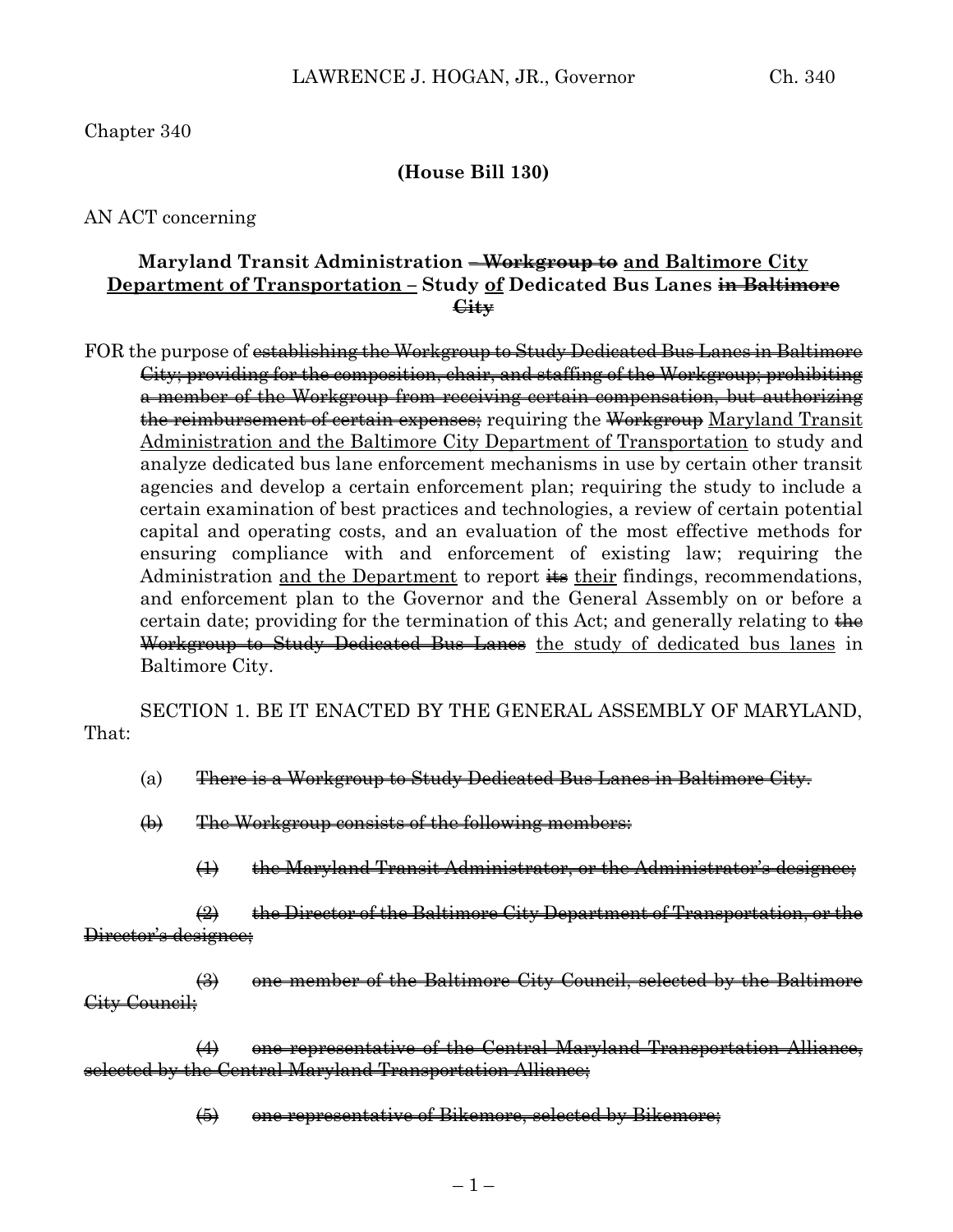## Ch. 340 2019 LAWS OF MARYLAND

(6) two adult Baltimore City residents who regularly use mass transit, selected by the Central Maryland Transportation Alliance; and

(7) one youth Baltimore City resident who regularly uses mass transit, selected by the Central Maryland Transportation Alliance.

(c) The Maryland Transit Administrator shall chair the Workgroup.

(d) The Maryland Transit Administration shall provide staff for the Workgroup.

(e) A member of the Workgroup:

(1) may not receive compensation as a member of the Task Force; but

(2) is entitled to reimbursement for expenses under the Standard State Travel Regulations, as provided in the State budget.

(f) The Workgroup The Maryland Transit Administration, jointly with the Baltimore City Department of Transportation, shall:

(1) study and analyze dedicated bus lane enforcement mechanisms used by peer transit agencies in the United States; and

(2) develop a plan to enforce violations of dedicated bus lanes in Baltimore City.

 $\overline{(g)}$  (b) The study required under subsection  $\overline{(f)}$  (a)(1) of this section shall include:

(1) an examination of best practices and technologies that have been effective in reducing violations of dedicated bus lanes by unauthorized users;

(2) a review of potential capital and operating costs associated with dedicated bus lane enforcement mechanisms; and

(3) an evaluation of the most effective methods for ensuring compliance with and enforcement of existing law, including the issuance of fines and exceptions from current prohibitions.

 $\overline{(h)}$  (c) On or before December 31, 2019, the Workgroup Maryland Transit Administration and the Baltimore City Department of Transportation shall report  $\frac{1}{100}$  their findings, recommendations, and enforcement plan to the Governor and, in accordance with § 2–1246 of the State Government Article, the General Assembly.

SECTION 2. AND BE IT FURTHER ENACTED, That this Act shall take effect June 1, 2019. It shall remain effective for a period of 1 year and 1 month and, at the end of June